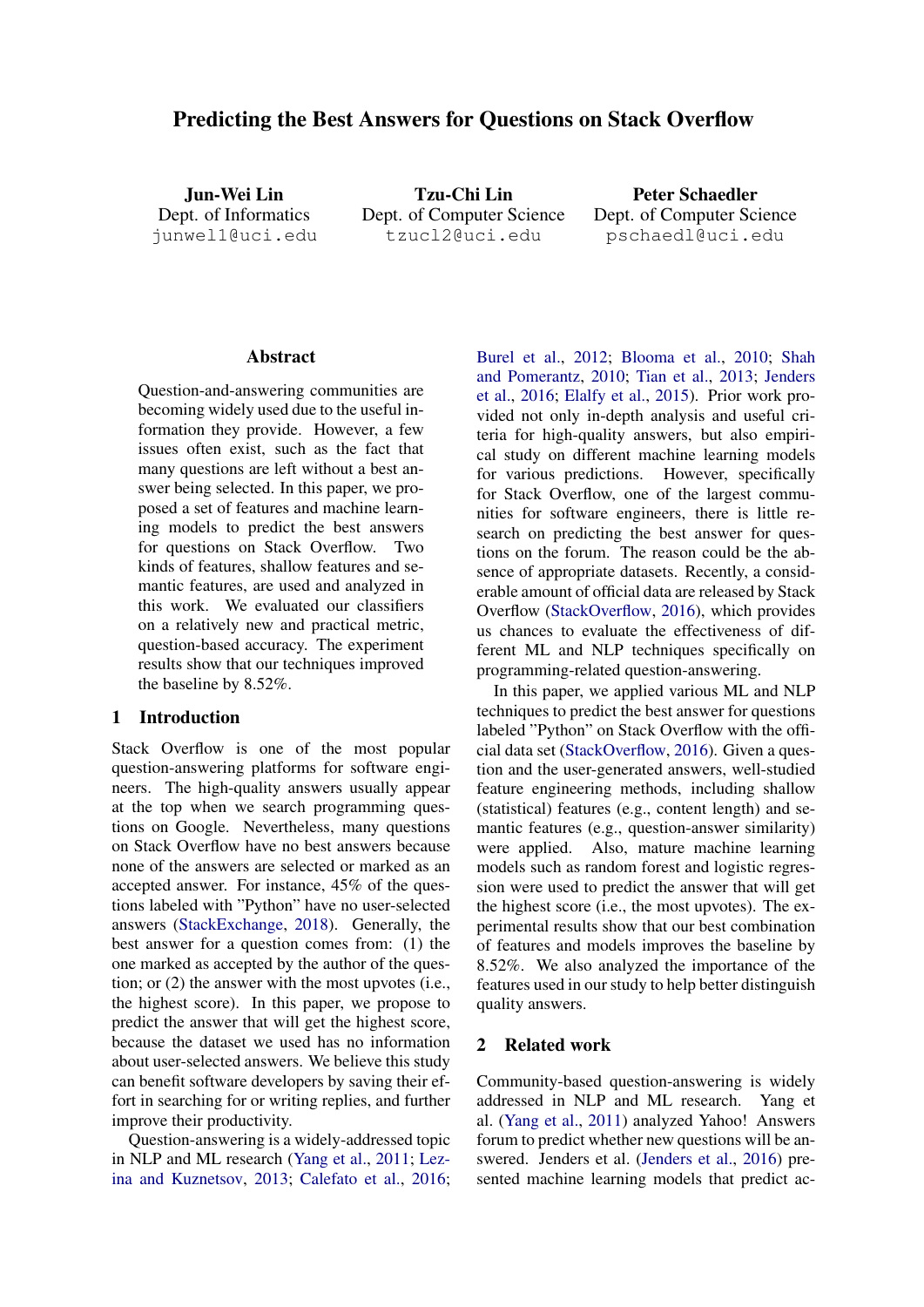cepted answers to questions in a MOOC (Massive Open Online Course) forum by using historical forum data. In terms of the criteria or features used to judge quality of answers, literature such as [\(Burel et al.,](#page-4-4) [2012;](#page-4-4) [Blooma et al.,](#page-4-5) [2010;](#page-4-5) [Shah](#page-4-6) [and Pomerantz,](#page-4-6) [2010\)](#page-4-6) pointed out that they should be multifaceted, including social and textual aspects, and the relationship between questions and answers. While these papers provide practical guidelines to our feature engineering, model selection, and evaluation, they didn't use data from Stack Overflow, the platform we are interested in this study.

Particularly for Stack Overflow, Lezina and Kuznetsov [\(Lezina and Kuznetsov,](#page-4-2) [2013\)](#page-4-2) predicted whether questions will be closed by adopting both content-based (specific to the posts) and reputation-based (specific to the user who answers the question) features. Also, Calefato et al. [\(Calefato et al.,](#page-4-3) [2016\)](#page-4-3) found that the data on Stack Overflow can be used to train a classifier to help automatic migration of crowd-sourced knowledge from legacy forums to modern Q&A sites. Finally, Tian et al. [\(Tian et al.,](#page-4-7) [2013\)](#page-4-7) and Elalfy et al. [\(Elalfy et al.,](#page-4-9) [2015\)](#page-4-9) proposed a set of features and ML models to predict the best answer on Stack Overflow, i.e., if the answer is going to be selected as the best or not. Although these two papers are highly related to our study, ours is different from prior work in two aspects. First, we specifically care about programming questions (i.e., the questions labeled with "Python"), while prior work doesn't differentiate types of questions. Answers for programming questions may have more code snippets and thus pose more challenges than general questions. Second, the metric we used in this study is question-based accuracy, i.e., the ratio that whether the question is correctly answered, while prior work only evaluates their techniques on answer-based accuracy, i.e., if the answer is correctly classified as the best or not. Improving question-based accuracy is more difficult. For instance, consider a question with four answers and one of them is the best. A binary classifier predicting all the four answers as non-best gets accuracy  $3/4 = 75\%$ . On the other hand, the accuracy for our classifier is either  $1/1 = 100\%$ or  $0/1 = 0\%$ , depending on whether it correctly selects the best answer. We believe our metric is more practical and challenging.

# 3 Proposed Approach

We first extract features from the questions and corresponding answers, and represent the answers as real-value vectors. Next, we feed the answer vectors into different machine learning models, and train classifiers to predict the probability that an answer is the best for a question. Here we define the best answer for a question as the answer with the highest score. In terms of features, we consider both shallow features (e.g., length of content and code snippets, number of links, and reputation of the answerer) and semantic features (e.g., question-answer similarity and answeranswer similarity.)

#### 3.1 Shallow Features

For the answers, we considered the shallow features of the content. By shallow, we mean the numerical or statistical values derived from the content. We introduced five shallow features as follows:

- **TotalLength**: The length (word counting) of the content, including the text and code snippets. Longer and more detailed answers are more likely to be chosen as best answers. More detailed answers are likely to include links to outside resources (e.g., tutorial or API documents), and may have longer code snippets. However, the most useful answers may also be those with shorter, more concise code snippets, so our models may find that to be the case instead.
- LinkCount: The number of hyperlinks in the answer.
- CodeLength: Word counting of the code snippets.
- PostOrder: The chronological order of the answer. First-posted answer is set as 1, second answer is 2, and so on. Intuitively, we expected the answers submitted most quickly to have a higher chance of being selected as the best answer, since there is more time for users to look at them and upvote. Answers submitted later are therefore shown to a smaller audience and may not have as high of scores.
- **Reputation**: The reputation score of the person writing the answer. The score of a user is computed by aggregating all upvotes she got from all the answers (in the training dataset) she delivered. The intuition behind this feature is that prestigious people usually produce good answers.

#### 3.2 Semantic Features

Semantic similarities among questions and answers may influence the quality of the answers. In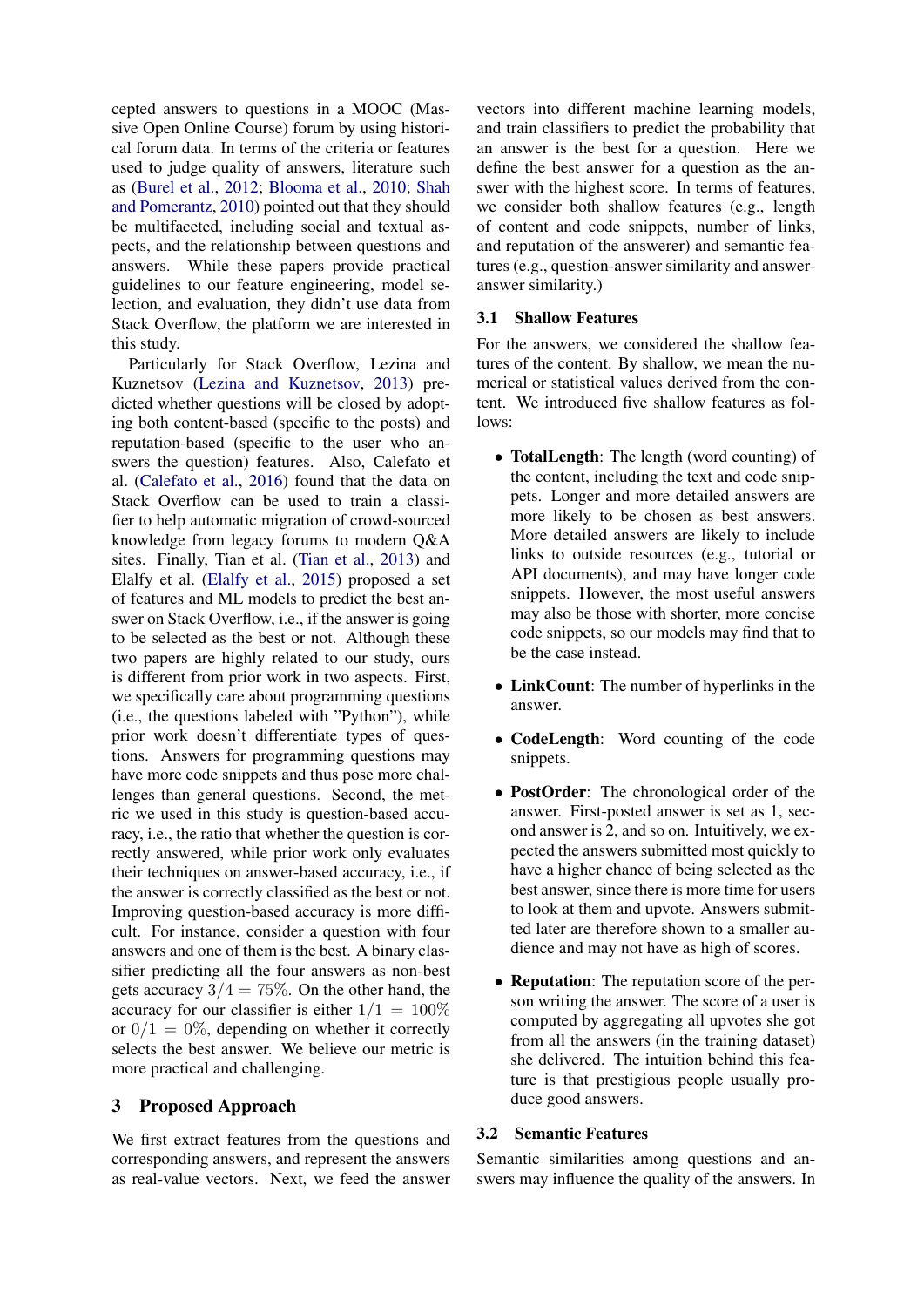#### Questions

| Id    | <b>OwnerUserId CreationDate</b> |                          | Score Title |                                                   | <b>Body</b>                                                         |
|-------|---------------------------------|--------------------------|-------------|---------------------------------------------------|---------------------------------------------------------------------|
| 0 469 | 147.0                           | 2008-08-<br>02T15:11:16Z | 21          | How can I find the full path to a<br>font from it | <p>I am using the Photoshop's javascript<br/><math>API</math> t</p> |
| 502   | 147.0                           | 2008-08-<br>02T17:01:58Z | 27          | Get a preview JPEG of a PDF on<br>Windows?        | <p>I have a cross-platform (Python)<br/>applicatio</p>              |
| 2 535 | 154.0                           | 2008-08-<br>02T18:43:54Z | 40          | Continuous Integration System for<br>a Python Cod | <p>I'm starting work on a hobby project<br/>with <math>a</math></p> |

#### **Answers**

| Id           | OwnerUserId CreationDate |                            | <b>Parentid Score Body</b> |   |                                                    |
|--------------|--------------------------|----------------------------|----------------------------|---|----------------------------------------------------|
| $0$ 497 50.0 |                          | 2008-08-02T16.56:53Z 469   |                            | 4 | sp>open up a terminal (Applications->Utilit        |
|              | $1518$ 153.0             | 2008-08-02T17:42:28Z 469   |                            |   | <p>I haven't been able to find anything that d</p> |
|              | 2 536 161.0              | 2008-08-02T18:49:07Z   502 |                            | 9 | <p>You can use ImageMagick's convert utility f</p> |

<span id="page-2-0"></span>Figure 1: A few sample entries from the dataset

this paper, we computed similarity between two documents by a series of transformations: bagof-words, tf-idf (term frequency-inverse document frequency), and LSA (Latent Semantic Analysis). The cosine similarity between two documents in a latent vector space is used. We considered the following semantic features:

- SimToQ: The similarity between an answer and the question. We want to know if a good answer is similar to the original question.
- MaxSimToA: The maximal similarity between an answer and other answers of the original question. We want to know if a good answer is similar to other candidate answers.
- MinSimToA: The minimal similarity between an answer and other answers of the original question.

#### 3.3 Model

We used logistic regression, random forest and XGBoost (gradient boosted decision trees) as our models, and evaluated them in Section 4.

#### 4 Experiments

#### 4.1 Dataset

We used the official dataset provided by Stack Overflow [\(StackOverflow,](#page-4-10) [2016\)](#page-4-10). The dataset primarily comes with two parts: (1) questions, consisting of a title, body, creation date, score, and owner ID; and (2) answers, consisting of a body, creation date, score, question ID, and owner ID, as illustrated in Figure [1.](#page-2-0) An issue with the dataset is that not all the questions have corresponding answers, and the corresponding answers may be indistinguishable (i.e. having the same score). Another issue is that the body of the questions and answers is HTML formatted, While we had to perform data cleaning and preprocessing to extract the propsed features, the formatted body was also quite convenient because it allowed us to easily parse and recover links, code snippets, and other semantic elements of the text, such as emphasis by bolding or italicizing words.

We retrieved 44184 questions with at least four and at most ten answers from the dataset, and made sure that the best answer can be determined from the candidates. We split the dataset as a training set and a test set. Classifiers were trained on the training set using 3-fold cross validation, and tested on the test set.

# 4.2 Evaluation

The models will be evaluated by the accuracy of choosing the best answer, i.e. the percentage of questions for which our models correctly predicted the best answer. Because our dataset does not have information about which answer was actually chosen on the Stack Overflow website, we are assuming that the answer with the highest score is the best answer and using that when computing accuracy. This question-based accuracy is different from prior work (as stated in Section 2), but we believe this metric is more practical and challenging.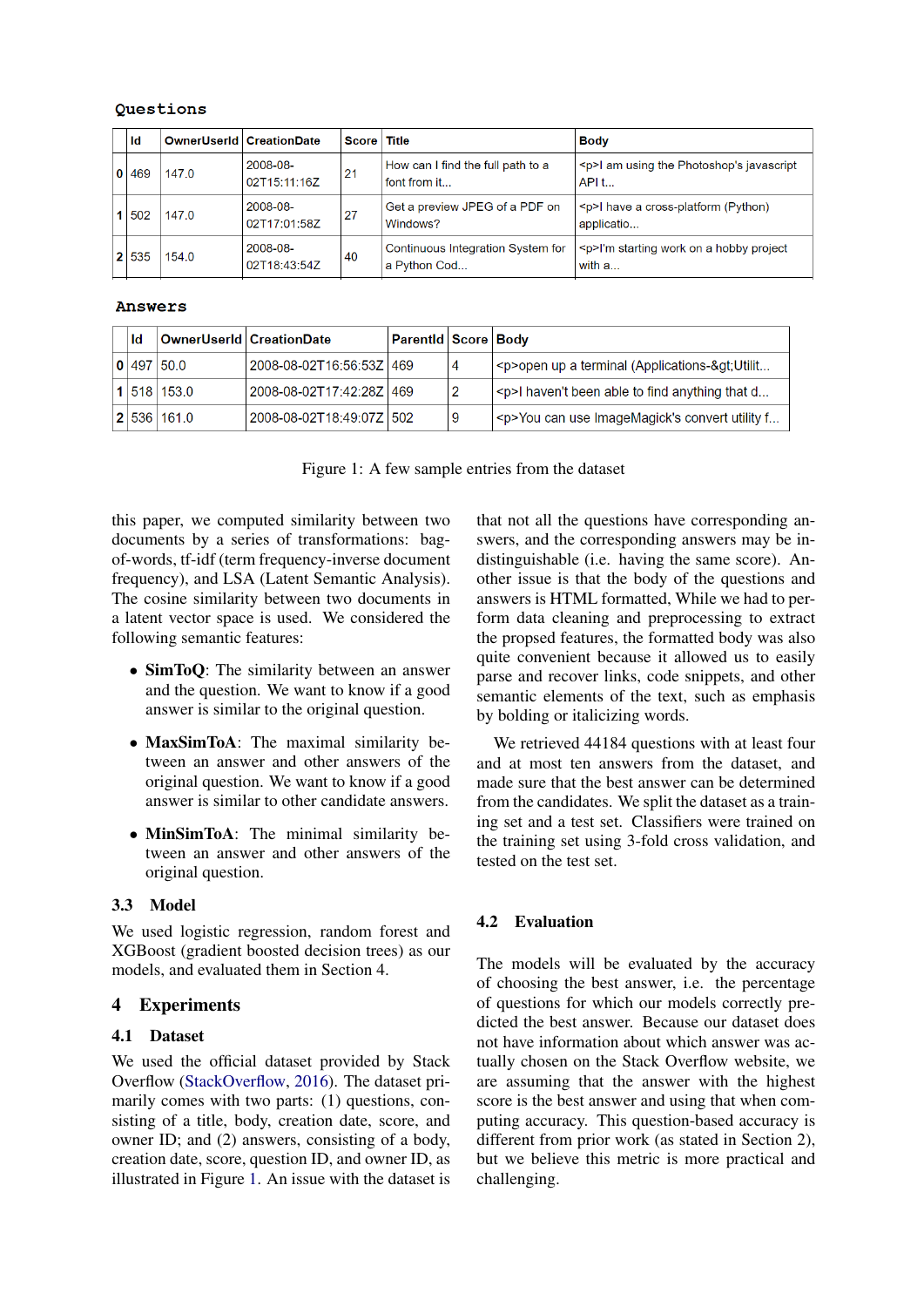#### 4.3 Baseline

As a baseline measurement, we look at the following three candidates: the first-submitted answer, the last-submitted answer, and the answer with the longest content. As mentioned, we believe that the first answer and the longest content features may contribute to which answers are chosen as highest due to time users have to upvote them, as well as the amount of detail put into longer answers. We also consider the last-submitted answer to further prove this thought. The results are 39.70% for first-submitted, 7.65% for last-submitted, and 29.89% for longest content. These results suggest that first-submitted answers may be a large contributing factor to what may be chosen as best answer, but as discussed, length of an answer may only be partially related to its success. Users may prefer more succinct answers that give a simple solution to the problem, even if that is just a single line of code.

#### 4.4 Results

Question-based accuracy. We used logistic regression, random forest, and XGBoost as our models and compare with the baselines. Table [1](#page-3-0) shows the predicted accuracy for our baselines and proposed models. We can see that first answer is a simple but competitive baseline as we expect. In addition, we outperformed the baseline by 8.52 percent by using XGBoost, and 7.52 percent by using random forest.

<span id="page-3-0"></span>

|  | Table 1: Result of all the methods |  |  |  |
|--|------------------------------------|--|--|--|
|  |                                    |  |  |  |

| Method               | Accuracy |
|----------------------|----------|
| First answer         | 39.70%   |
| Last answer          | $7.65\%$ |
| Longest answer       | 29.89%   |
| Logistic Regression  | 34.97%   |
| <b>Random Forest</b> | 47.22%   |
| <b>XGB</b> oost      | 48.22%   |

Feature Importance. Among the eight proposed features illustrated in Table [2,](#page-3-1) we analyzed their importance determined by our random forest model. From Figure [2,](#page-3-2) we can see that the most important feature is Reputation, i.e., whether the person answering the question has delivered high quality answers. In other words, a user with high reputation is likely to give a higher quality answer. Also, as speculated, PostOrder of an answer influences the score it eventually received. Another interesting thing is that the semantic features (Sim-ToQ, MaxSimToA, MinSimToA) are also important to the score of the answer. Finally, LinkCount seems to be the least important.

<span id="page-3-1"></span>

|  |  | Table 2: Set of Features |
|--|--|--------------------------|
|  |  |                          |

| Table 2. Oct of Features |             |                                           |  |  |  |
|--------------------------|-------------|-------------------------------------------|--|--|--|
| Index                    | Symbol      | <b>Feature Description</b>                |  |  |  |
| $\mathbf{0}$             | TotalLength | Length of the content                     |  |  |  |
|                          | LinkCount   | Number of hyperlinks                      |  |  |  |
| 2                        | CodeLength  | Length of the code snippet                |  |  |  |
| 3                        | PostOrder   | Chronological order of the answer         |  |  |  |
| 4                        | Reputation  | Reputation of the answerer                |  |  |  |
| 5.                       | SimToO      | Similarity to the question                |  |  |  |
| 6                        | MaxSimToA   | Max similarity to other candidate answers |  |  |  |
|                          | MinSimToA   | Min similarity to other candidate answers |  |  |  |



<span id="page-3-2"></span>Figure 2: Compare the importance of each feature

The features can be further explained by using LIME [\(Ribeiro et al.,](#page-4-11) [2016\)](#page-4-11), a Local Interpretable Model-Agnostic Explanation. Take an answer with ID 21218427 as an example, Figure [3](#page-4-12) shows that it has a higher chance to be selected as the best answer. The reason is that it is one of the first few answers (PostOrder  $\leq$  2) and the reputation of the answerer is high enough (Reputation  $>$  403). Moreover, the values of all other features, including TotalLength, MinSim-ToA, LinkCount, SimToQ, and CodeLength, indicate that it is likely to be the best answer. However, its value of MaxSimToA decreases the possibility to be the best answer.

### 5 Conclusion and Future Work

In this paper, we proposed a set of features and machine learning models to predict the best answer for questions on Stack Overflow. We adopted NLP techniques such as tf-idf and LSA in our feature engineering, and appied ML models such as random forest and XGBoost to train classifiers. Shallow features and semantic features are proposed in this work, and the importance of the features are analyzed. We evaluated our techniques on a relatively new and practical metric, question-based accuracy. The experiment results show that our techniques outperformed baseline by up to 8.52%. In the future, we plan to introduce more features and further fine-tune our models. More NLP tech-